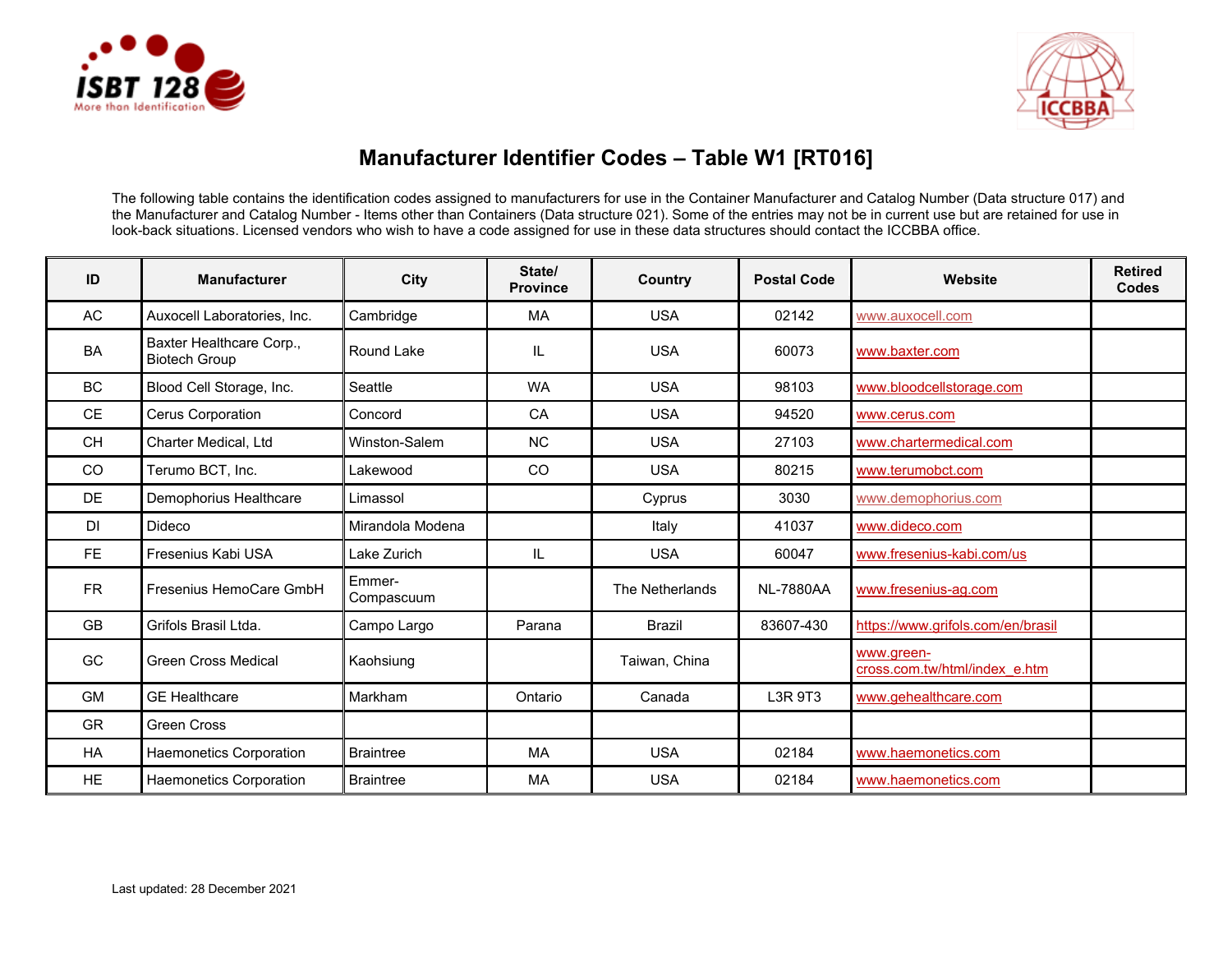



## **Manufacturer Identifier Codes – Table W1 [RT016]**

| ID             | <b>Manufacturer</b>                                                 | City                 | State/<br><b>Province</b> | <b>Country</b>  | <b>Postal Code</b> | Website                 | <b>Retired</b><br><b>Codes</b> |
|----------------|---------------------------------------------------------------------|----------------------|---------------------------|-----------------|--------------------|-------------------------|--------------------------------|
| HX             | Hemanext. Inc.                                                      | Lexington            | MA                        | <b>USA</b>      | 02421              | www.hemanext.com        |                                |
| IC             | <b>ICCBBA</b>                                                       | <b>Redlands</b>      | CA                        | <b>USA</b>      | 92374              | www.iccbba.org          |                                |
| IS             | <b>Ashland Specialty Ingredients</b>                                | <b>Bridgewater</b>   | <b>NJ</b>                 | <b>USA</b>      | 08807              | www.radsure.com         |                                |
| <b>JM</b>      | <b>JMS Singapore Pte Ltd</b>                                        | Singapore            |                           | Singapore       | 569620             | www.jmss.com.sg         |                                |
| <b>JP</b>      | JP Industria Farmaceutica S/A                                       | Ribeirao Preto       | Sao Paulo                 | <b>Brazil</b>   | 14095-000          | www.jpfarma.com.br      |                                |
| KA             | Kawasumi Laboratories, Inc.                                         | Tokyo                |                           | Japan           | 108-6109           | www.kawasumi.jp         |                                |
| KN             | Kansuk Laboratuari Sanayi ve<br>Ticaret A.S.                        | <b>Istanbul</b>      |                           | Turkey          | 34620              | www.kansuk.com          |                                |
| LG             | Laboratories Grifols, S.A.                                          | Barcelona            |                           | Spain           | 108150             | www.grifols.com         |                                |
| MA             | Maco Pharma S.A.                                                    | Mouvaux              |                           | France          | 59420              | www.macopharma.com      |                                |
| <b>MF</b>      | Medisystems Corporation,<br>a NxStage Company                       | Lawrence             | <b>MA</b>                 | <b>USA</b>      | 01843              | www.nxstage.com         |                                |
| ML             | Merlab Merkez Tibbi Teshis<br>llac ve Saglik Hizmetleri Tic<br>A.S. | Ankara               |                           | Turkey          | 06450              |                         |                                |
| <b>MM</b>      | Mitra Industries Private<br>Limited                                 | Faridabad            | Haryana                   | India           | 121003             | www.mitraindustries.com |                                |
| N <sub>1</sub> | Nissho                                                              |                      |                           |                 |                    |                         |                                |
| <b>NP</b>      | <b>NPBI International BV</b>                                        | Emmer-<br>Compascuum |                           | The Netherlands | <b>NL7880 AA</b>   |                         |                                |
| <b>NV</b>      | Grifols Diagnostics Solutions,<br>Inc.                              | Emeryville           | CA                        | <b>USA</b>      | 94608-2916         | www.grifols.com/en/     |                                |
| PA             | Pall Corporation                                                    | Port Washington      | <b>NY</b>                 | <b>USA</b>      | 11050              | www.pall.com            |                                |